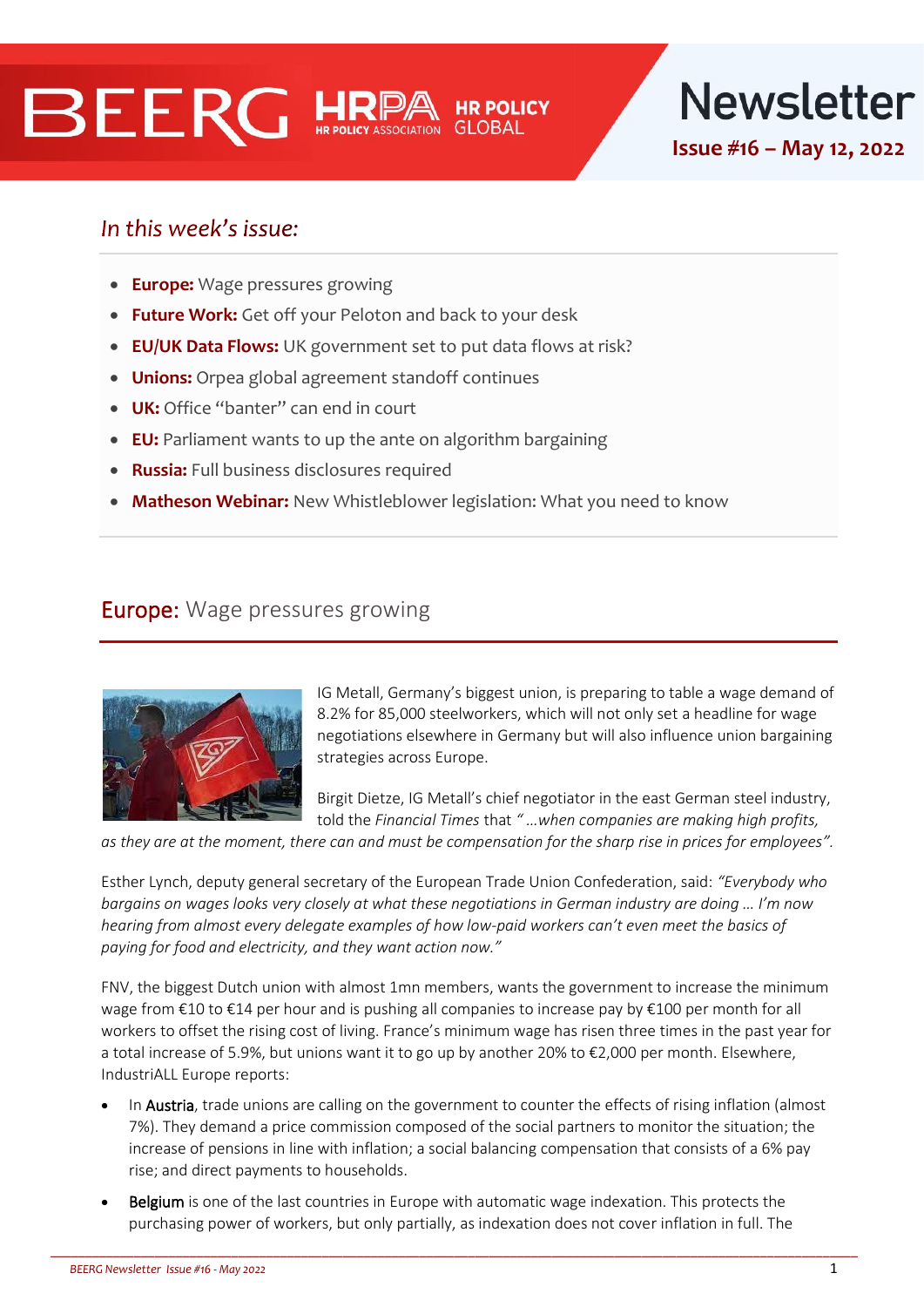Belgian unions are mobilising their members and are organising several major demonstrations in 2022 to protest against the rising cost of living and to demand an automatic wage indexation.

- Czechia registered the highest inflation in the EU in March 2022 (12.7 %), as well as the highest energy prices. Trade unions have proposed temporary measures to tackle the price surges of basic commodities to ease the panic spreading in the general population. They are also calling for market regulations and activating short time working schemes.
- In Italy, productivity gains are mainly distributed through company-level agreements, but these agreements only cover 30% of the workforce. Company profits are thus not fairly redistributed. Buffers that affect the price of commodities, employment and wages have been put in place to limit the crisis.
- Romania is the best example of why strong collective bargaining is needed. FSLI Petrol Energie won a 10% wage increase in their company level negotiations. Unfortunately, this cannot be extended to other workers because the Social Dialogue Law limits negotiations.

Isabelle Barthès, industriAll Europe's Deputy General Secretary, said:

*"We are entering unchartered territories. As a society, we are facing a situation not seen in decades, marked by fears of stagflation, persistent supply disruptions, financial market volatility and war in Europe. Workers must not pay the bill while CEOs receive record pay. We call on governments to support households and on employers to compensate workers. Social dialogue and collective bargaining must be strengthened to ensure better redistribution in society."*

In the UK, Unite has failed to secure the right to represent workers at the Financial Conduct Authority just days after calling a pay strike. The Central Arbitration Committee, the government body responsible for granting recognition to trade unions, said Unite had not proved that a "majority" of FCA staff wanted it to represent them.



The union last week called two days of strike action at the regulator after securing the backing of fewer than 300 of the 4,000 staff for industrial action in a ballot in April. Unite has a total of 600 members at the regulator, according to its CAC submission, equivalent to just over 15% of the workforce.

A union must pass two tests to be granted formal recognition by CAC. First, it must have at least 10% of the workforce as members, then it must demonstrate that a majority of workers in the proposed bargaining unit are in favour of recognition. The CAC said in its ruling that 31.2% of workers had signed a petition in favour of union recognition.

Unite had sought recognition as part of its campaign against a restructuring plan tabled by chief executive Nikhil Rathi last year. The union claims the changes amount to pay cuts for many employees.

# Future Work: Get off your Peloton and back to your desk



**Tom Hayes writes:** "It's time for everyone to get off their lazy backsides - and their *Pelotons - and get back to the office!"* screams a headline in a *Daily Mail [article](https://www.dailymail.co.uk/debate/article-10799043/LORD-SUGAR-time-lazy-backsides-office.html) by* Lord Alan Sugar, best known these days as the host of the UK version of Donald Trump's *The Appren*tice, telling hopefuls: "you're fired." Sugar wants an immediate end to Working From Home (WFH), with everyone back in the office under the watchful eve of the boss.

He says that full time office presence is necessary to reboot businesses. It is also necessary that workers get back into city centres to support coffee shops, newsagents, hairdressers, and dry cleaners. To put it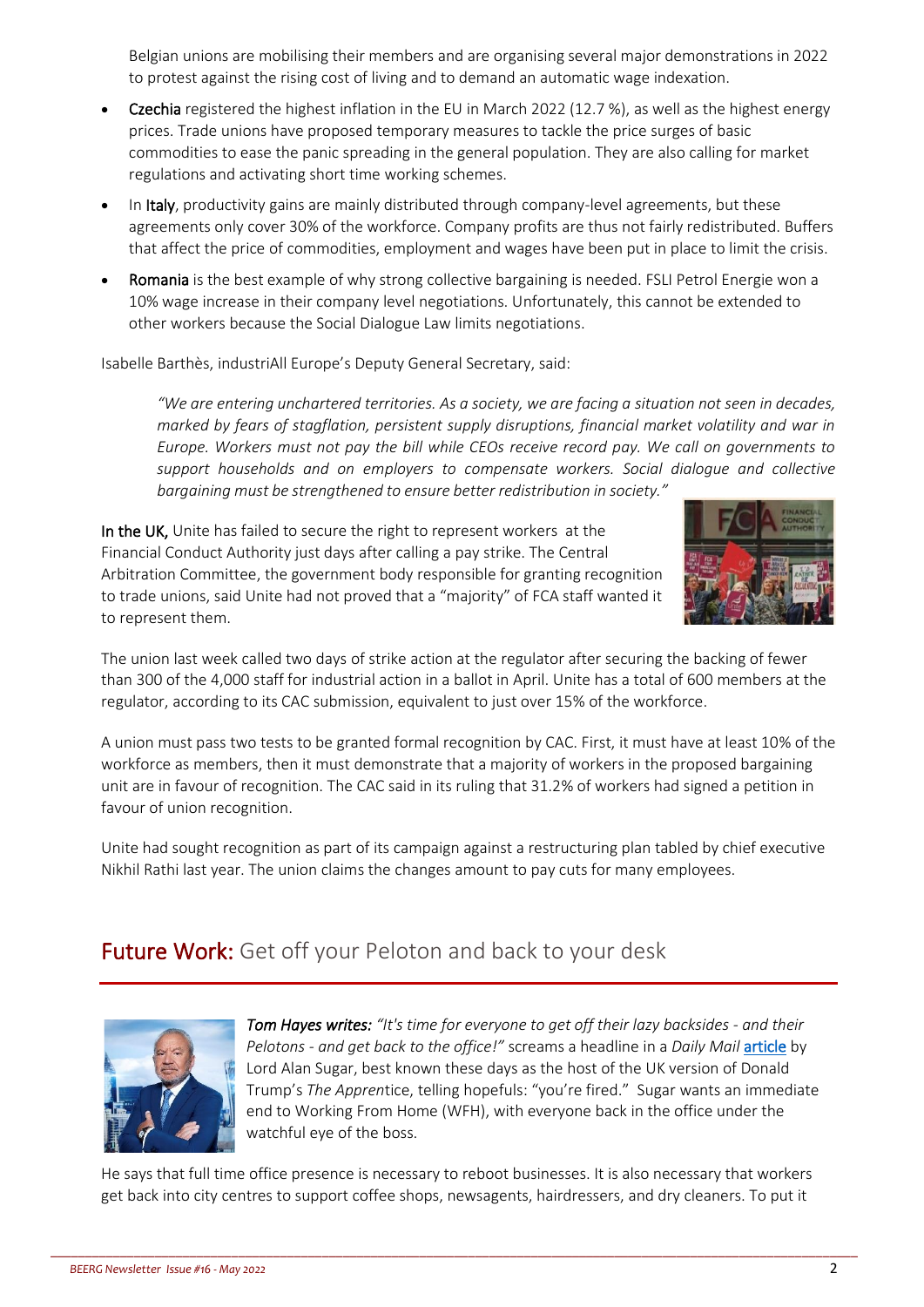another way. Sugar wants a return to the "commuter society" on which the "coffee shop economy" is dependent.

It is a point of view. It is not one I share because it seems to be built on the idea that only if the "boss" is watching you are you productive. Otherwise, you will "skive off". It is also full of public-sector bashing. Ironically, with his Amstrad computers, Lord Sugar help start the digital revolution that has made WFH possible. The noble lord says that "your mum and dad" did not work from home, so neither should you.

But just because your "mum and dad" worked in an old-fashioned way does not mean that you should do so. Technology constantly allows the way we work to be organised differently, and better. The old ways were not always the best. Some of the "old ways" were downright inhuman. Is anyone still on for sending children up a chimney? Was coal-mining a healthy profession? Should we still use a quill pen? Would an Amstrad computer not be better? Do they still make Amstrads? Never mind. There are excellent computers available from Apple and HP.

Sugar further argues that office life is essential to spark ideas and creativity through casual interactions and accidental encounters.

I don't buy this idea that we all have to be in the office all the time to spark ideas and creativity. Did Picasso have to drop by the office? Or Le Carré? Or any of the multitude of writers, painters and sculptors who worked in solitude to produce great art? Did Da Vinci get the idea for the Mona Lisa from a workmate over an espresso in the Piazza Della Signoria in Florence? "Hey, Leonardo, see that woman over there. Make a great painting." Didn't think so.

A lot of the case against WFH comes down to a claim that it's killing small businesses like coffee shops that depend on passing footfall. Maybe so. But new businesses are being created as those who work from home create new demands. And for every central city coffee shop that dies, a new one opens somewhere else as people move elsewhere.

We need to create the future. Not return to the past. Over the past two months, 51 companies participated in a Massachusetts Business Roundtable membership survey that looked at the challenges facing local employers when it comes to hiring and retaining office workers post-pandemic. The survey shows that managers know they need to be flexible, or they risk losing workers or struggling to hire. But they also want some in-office contact, in part to help foster the kind of teamwork and collaboration that helps employees feel connected to their companies. Read a report on the survey in the *Boston Globe* [here](https://www.bostonglobe.com/2022/05/10/business/survey-says-future-work-is-hybrid/)

*We will be deep diving into these questions at our BEERG June meeting in Sitges.* 

# **EU/UK Data Flows:** UK government set to put data flows at risk?



*Derek Mooney writes:* On Tuesday the British government confirmed that it will shortly publish a Data Reform Bill which will replace EU rules on data protection. It was one of a number of items listed in the "Queens Speech" the centuries old ceremony where the monarch formally addresses parliament to set out the government of the day's legislative programme for the next few years.

The Data Reform Bill's contents were recently flagged by the Brexit Opportunities Minister, Mr Jacob Rees-Mogg who said the new law will be "superseding and repealing things that have been done under the EU". He added that the British Government wants to reshape its approach to data regulation to "secure an even better data protection regime that will help to drive growth, innovation and competition across the UK".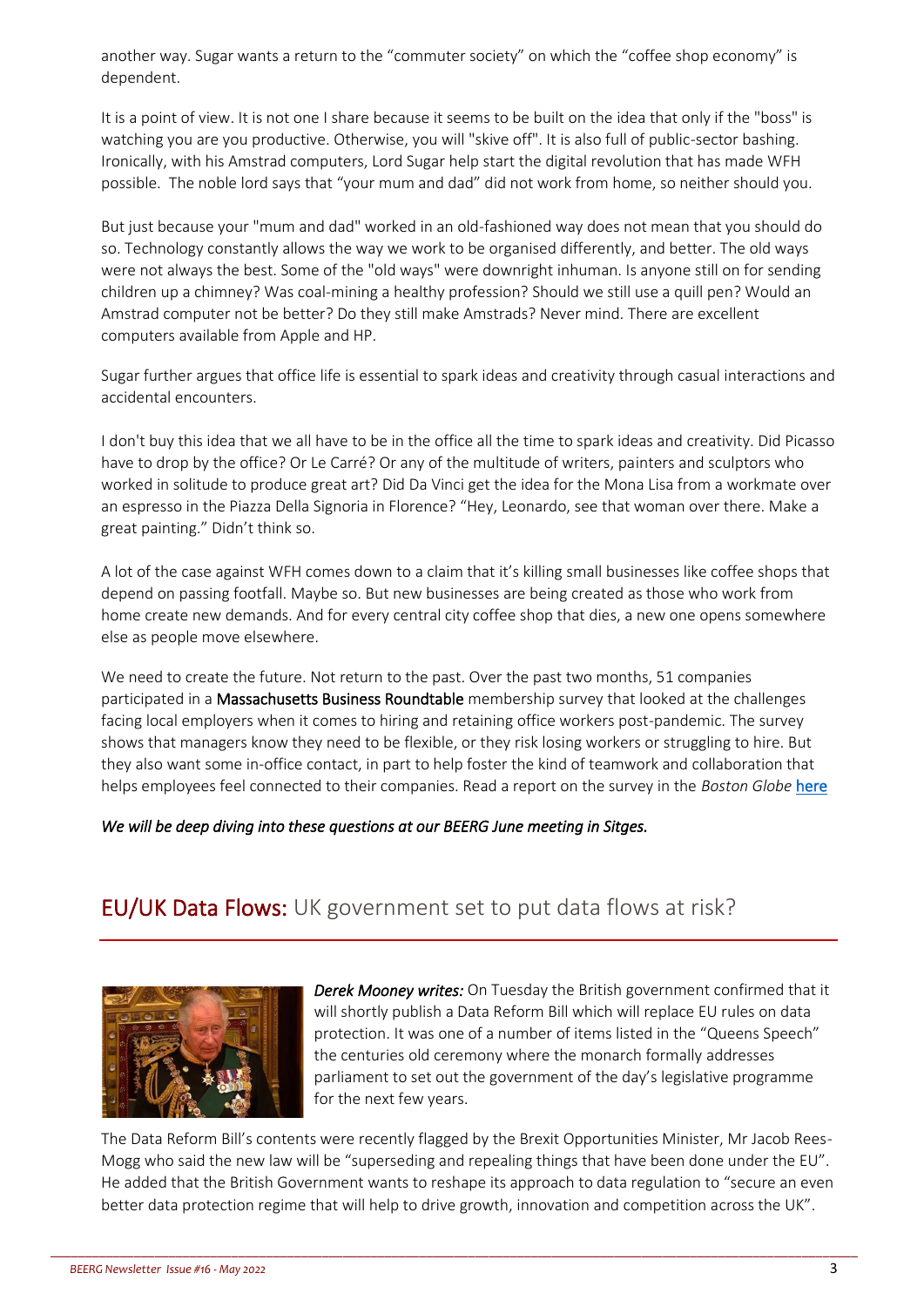Others have been less obtuse, saying that the most likely effect of the new law will be to put UK/EU data flows at risk. The rhetoric coming from Rees-Mogg and others in government is adding to the growing concern amongst data privacy experts that the UK is considering a large-scale unilateral departure from EU law, most particularly the GDPR, and are putting the UK's data adequacy ruling from the EU at risk.

Rafi Azim-Khan, head of data privacy at Pillsbury law firm told th[e Press Association](https://www.belfasttelegraph.co.uk/news/uk/data-reform-bill-plans-to-cut-eu-data-law-red-tape-41634558.html) *"I think there will still be quite a bit of nervousness from businesses in the weeks ahead though… Any significant departure from the GDPR would not only mean renewed compliance efforts, but also potentially risk the UK's EU data adequacy ruling… I'd imagine we'd see more of a pruning than root and branch reform, but hopefully we're not left waiting too long to find out."*

His concerns as to the damage that could potentially be inflicted on EU/UK data flows are shared by the UK Labour opposition party, who [have questioned](https://questions-statements.parliament.uk/written-questions/detail/2022-03-28/148107) whether reforming the UK's data protection regime could pose risks to the UK's future data adequacy status with the EU. This critical importance of this adequacy status was flagged in a number of UK parliamentary reports including this [March 2021 report](https://committees.parliament.uk/publications/5223/documents/52438/default/#page=41) from the House of Lord's European Union Committee.

These moves to reform the UK's data privacy rules have to be seen in the context of the British government's [latest threat](https://www.thetimes.co.uk/article/stop-posturing-eu-tells-britain-after-threat-to-northern-ireland-protocol-mr58n23kt) to trigger an escalating trade war with the EU by unilaterally shredding the Northern Ireland Protocol it negotiated and agreed as part of its Brexit deal.

The German Chancellor, Olaf Scholz, and the Belgian Prime Minister, Alexander De Croo, [both warned](https://www.euronews.com/2022/05/11/germany-belgium-decroo-brexit) the UK against breaking the Northern Ireland protocol agreement unilaterally, saying that not abiding by the protocol would create a big problem in the European Union's internal market. (For more background see thi[s Twitter thread](https://www.thetimes.co.uk/article/stop-posturing-eu-tells-britain-after-threat-to-northern-ireland-protocol-mr58n23kt) from Irish TV's European editor Tony Connelly).

# Unions: Orpea global agreement standoff continues



The standoff between the French unions CGT and CFDT and UNI Global over the framework agreement UNI signed with the French-based company, Orpea, continues, with the two unions calling on UNI to denounce the agreement.

In a letter sent on 4 May to Christy Hoffman, general secretary of UNI Global, the CGT and CFDT called on UNI to walk away from the agreement "as soon as possible". They say:

*"It is clear that UNI Global Union has committed a serious political error by signing a 'global partnership agreement on ethical employment, social dialogue, collective bargaining, and trade union rights' with Orpea. This agreement contributes to undermining the truth that is currently being brought to light about the group's deceptions."* 

The CGT and CFDT have moved to have the last representative elections held in France set aside on the grounds that management discriminated in favour of an "in-house trade union". These accusations are supported by a joint report by France's general inspectorate of social affairs (IGAS) and its general inspectorate of finance (IGF), published in April, which also highlighted the mistreatment of residents at Orpea nursing homes.

\_\_\_\_\_\_\_\_\_\_\_\_\_\_\_\_\_\_\_\_\_\_\_\_\_\_\_\_\_\_\_\_\_\_\_\_\_\_\_\_\_\_\_\_\_\_\_\_\_\_\_\_\_\_\_\_\_\_\_\_\_\_\_\_\_\_\_\_\_\_\_\_\_\_\_\_\_\_\_\_\_\_\_\_\_\_\_\_\_\_\_\_\_\_\_\_\_\_\_\_\_\_\_\_\_\_\_\_\_\_\_\_\_\_\_\_

#### UNI hit back:

*"We maintain our position that this agreement secures the right to organize for thousands of workers in countries where those rights are not embedded in national law and practice. We promised during the pandemic to fight for a new and better reality for nursing home workers, and this agreement is an important step in that direction. At the moment, unions in several countries are already relying upon this agreement as they launch efforts to help workers improve their jobs …*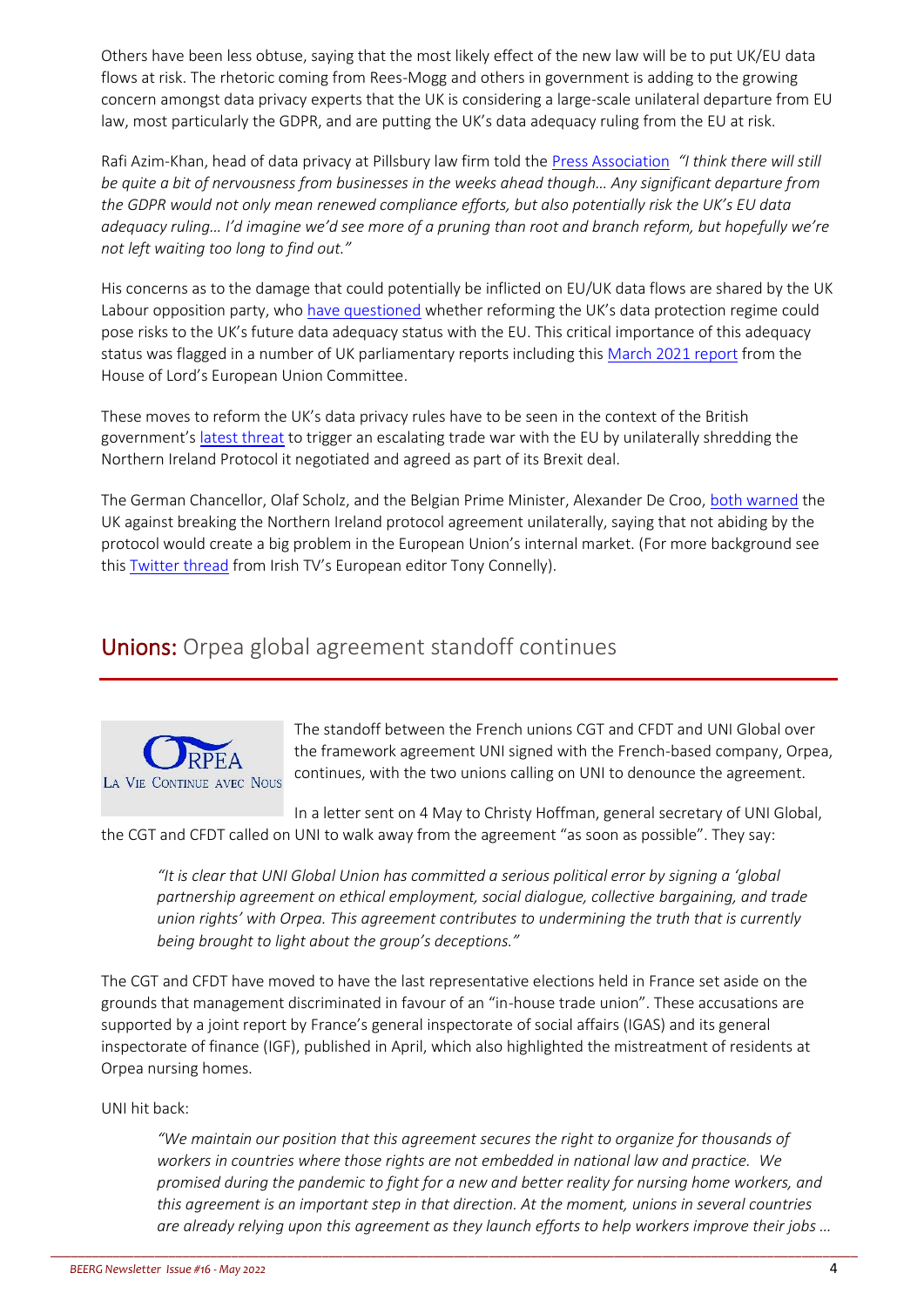*Our many affiliates across the world have welcomed this agreement and would have preferred that it be signed in a spirit of cooperation with both CFDT and CGT, important UNI partners. However, disagreements between European trade union federations have prevented good communication in the care sector, something we must remedy in the future."* 

Long-time observers of industrial relation know that there is nothing as vicious as an inter-union punch-up. This one is shaping up to go the distance

#### *You can read UNI's original statement on the matter [here.](https://uniglobalunion.org/news/unis-statement-regarding-french-unions-and-the-orpea-global-agreement/)*

# UK: Office "banter" can end in court



A ne[w report](https://www.gqlittler.com/resources/news-and-views/uk-employment-tribunal-cases-relating-to-banter-up-45-in-a-year.htm) from the UK law firm, GQ Littler, says that the number of employment tribunal cases relating to the use of "banter" in the workplace rose 44% last year. The question of what constitutes banter is of increasing important in tribunal cases. What one employee might claim is lighthearted teasing can be construed by a tribunal as bullying or harassment. This is particularly the case, says Littler, if comments relate to legally protected characteristics such as age, sex, and race.

GQ Littler said companies could be found vicariously liable for any discriminatory comments by staff made "in the course of employment", even outside working hours. It found the number of cases in which workplace banter was cited rose from 67 in 2020 to 97 in 2021.

Last September, a female Barclays banker whose line manager had referred to women as "birds" won an employment lawsuit against the bank. Anca Lacatus, an analyst, sued Barclays in the East London Employment Tribunal, which upheld her claim of direct sex discrimination. The manager assumed Lacatus saw his actions as "light-hearted banter", but the tribunal concluded that he had "in a rather puerile attempt to be ironic, used sexist language". Barclays said after the ruling that the language used had been "inappropriate and not acceptable".

In November plumber David Robson, then aged 71, won £25,000 for unfair dismissal and unlawful age discrimination after he sued his former employer, Isle of Wight-based Clarke's Mechanical. The tribunal rejected claims that the nickname used by colleagues for Robson, "Half-Dead Dave", was "building site banter" and said it was a "frankly derogatory reference to his age".

# EU: Parliament wants to up the ante on algorithm bargaining



The European Parliament's rapporteur on the draft Directive on the employment status of platform workers, Elisabetta Gualmini, is proposing that human resource algorithm decisions must always be subject to human review and that employees' representatives be given significant information, consultation, and bargaining rights when it comes to algorithm management.

While Gualmini's report is mainly focused on the employment status of platform workers, what will concern the wider employee relations community is any suggestion that extensive details of algorithms be made available to union representatives. Such algorithms are often the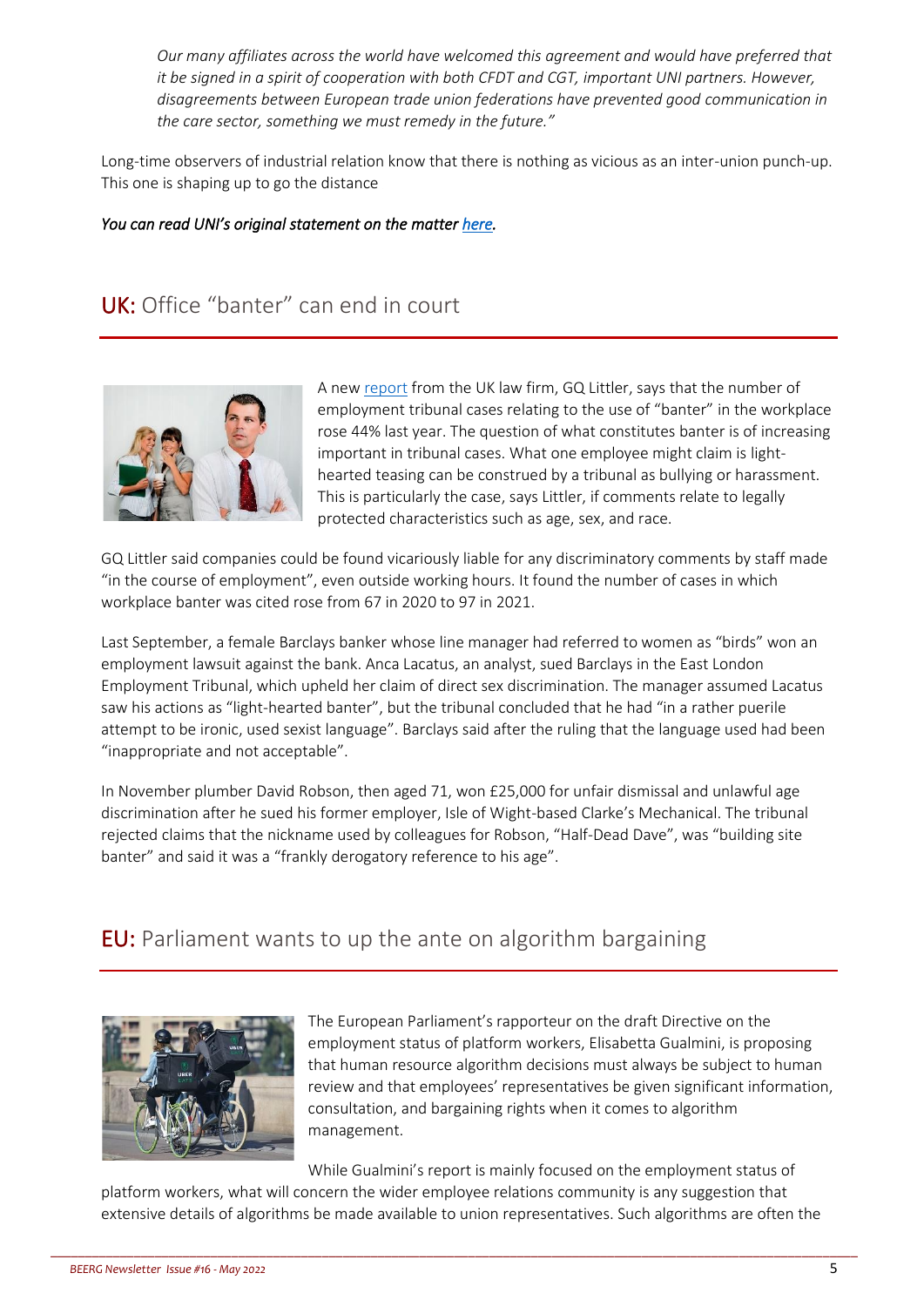source of a company's competitive advantage and an obligation to share such data could be seen as a major commercial risk. This would be even more the case if union representatives were allowed to share the information with outside "experts", heightening the risk of leaks.

At the time of writing the Gualmini opinion is not yet available and we are working from Brussels press reports. We will come back to this when we have the report. In December, the European Commission published a Directive on the employment status of platform workers. The Commission estimates that 28 million people are currently working in the gig economy in Europe, a figure set to reach 43 million by 2025. The Commission's draft suggested the gig economy workers should be classified as employees unless the platform could prove otherwise.

# Russia: Full business disclosures required



The Staff of the US Securities and Exchange Commission's Division of Corporation Finance released a [sample comment letter](https://www.sec.gov/corpfin/sample-letter-companies-pertaining-to-ukraine) that provides guidance regarding the types of disclosures that reporting companies should consider in connection with the direct or indirect impact that Russia's invasion of Ukraine, and the international response to it, it may have on their businesses.

Among other things, the letter identifies as possible areas of disclosure impacts suffered by companies on their business, operations, or prospects due to changes in their employee base, disruptions to their supply chain, changes in their business relationships, heightened cybersecurity risks or threats, increased volatility in the trading prices of commodities, etc

# Matheson Webinar: New Whistleblower legislation: What you need to know





The new proposed whistleblowing n: What you need to k

On Monday next, 16 May 2022 at 11:00 am (GMT +1) Matheson (Dublin) is holding a Webinar on *["The new proposed](https://law.matheson.com/105/2908/landing-pages/rsvp-blank.asp?sid=be064aa0-0166-4dcb-9a04-4beaa2872d7d)  [whistleblowing legislation: What you need to know"](https://law.matheson.com/105/2908/landing-pages/rsvp-blank.asp?sid=be064aa0-0166-4dcb-9a04-4beaa2872d7d)* to discuss the recent updates and developments with the new proposed whistleblowing legislation.

An expert panel will discuss a number of key points, including:

*What is the current state of the new proposed whistleblowing legislation? Who will be covered? What internal reporting channels and procedures will need to be put in place by employers? Can grievances amount to a protected disclosure? Will injunctions remain a remedy?*

Matheson has extended an invitation to all BEERG and HR Policy Global members to participate. To register for the webinar: [CLICK HERE](https://law.matheson.com/105/2908/landing-pages/rsvp-blank.asp?sid=be064aa0-0166-4dcb-9a04-4beaa2872d7d) For more information contact: [events@matheson.com](mailto:events@matheson.com) 

\_\_\_\_\_\_\_\_\_\_\_\_\_\_\_\_\_\_\_\_\_\_\_\_\_\_\_\_\_\_\_